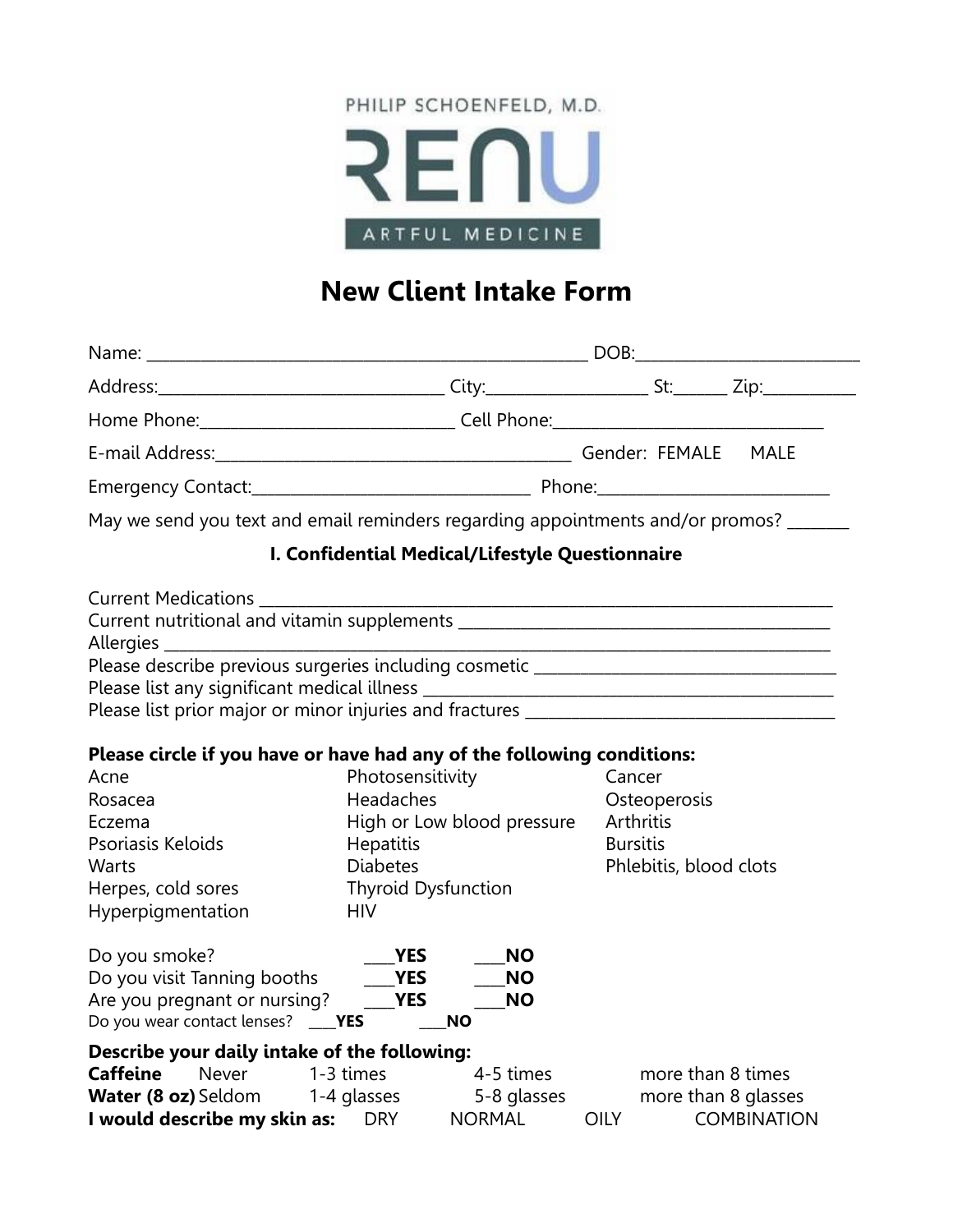**Sunburn History:** Usually burns Sometimes burns Rarely Burns Never Burns **Suntan History:** Never Tans Tans with difficulty Tans average Tans easily **How often do you use sun protection?** Never Rarely Frequently Always (year round) **II. Skin Evaluation**

| Are you currently using Retin-A/Renova/Differin/Tazarac?             | <b>YES</b> | NO.       |
|----------------------------------------------------------------------|------------|-----------|
| Have you used or are you currently using Accutane?                   | <b>YES</b> | <b>NO</b> |
| Have you had any chemical peels or microdermabrasion?                | <b>YES</b> | <b>NO</b> |
| Do you currently have professional facials?                          | <b>YES</b> | <b>NO</b> |
| Do you currently get facial waxing/electrolysis or use depilatories? | <b>YES</b> | <b>NO</b> |
| Do you suffer from occasional breakouts?                             | <b>YES</b> | NO        |
| Does your skin get irritated easily?                                 | YES        | NO        |
| Are you using glycolic/AHA home care products?                       | YES        | NO        |

#### **Please describe your daily home care regimen:**

| <b>MORNING</b>    |  |
|-------------------|--|
| <b>EVENING</b>    |  |
| WEEK <sub>1</sub> |  |

\_\_\_\_\_\_\_\_\_\_\_\_\_\_\_\_\_\_\_\_\_\_\_\_\_\_\_\_\_\_\_\_\_\_\_\_\_\_\_\_\_\_\_\_\_\_\_\_\_\_\_\_\_\_\_\_\_\_\_\_\_\_\_\_\_\_\_\_\_\_\_\_\_\_\_\_\_\_\_\_\_\_\_\_\_\_\_\_\_\_\_\_\_\_\_

## **What are the cosmetic improvements you would like to see in your skin?**

#### **Cancellation/No Show Policy:**

We would like to thank you for being a patient in our office. We value all of our patients and strive to provide the best experience possible in the most comfortable setting. Please understand that when we schedule your appointment, we are reserving time for your particular needs. We kindly ask that if you must change an appointment, please give us a 24 hours notice. If you are unable to keep your scheduled appointment, please call the office to reschedule. If you no show or cancel without a 24 hour notice, we reserve the right to assess a \$50 Medspa fee or \$100 cosmetic fee.

INITIAL AFTER READING\_\_\_\_\_\_\_\_\_

## **Skin Care Product Return Policy**

**RENU by Dr. Schoenfeld is dedicated to bringing you the best in skin care. If you are not completely satisfied with a product for any reason, please contact our office within 14 days of the purchase date. We're happy to go over your concerns and best way to get the most out of your purchase. If we can't make this product work for you, we're more than happy to issue a store credit or product exchange. All product exchanges must be unopened and unused within 14 days of purchase.**

INITIAL AFTER READING\_\_\_\_\_\_\_\_\_